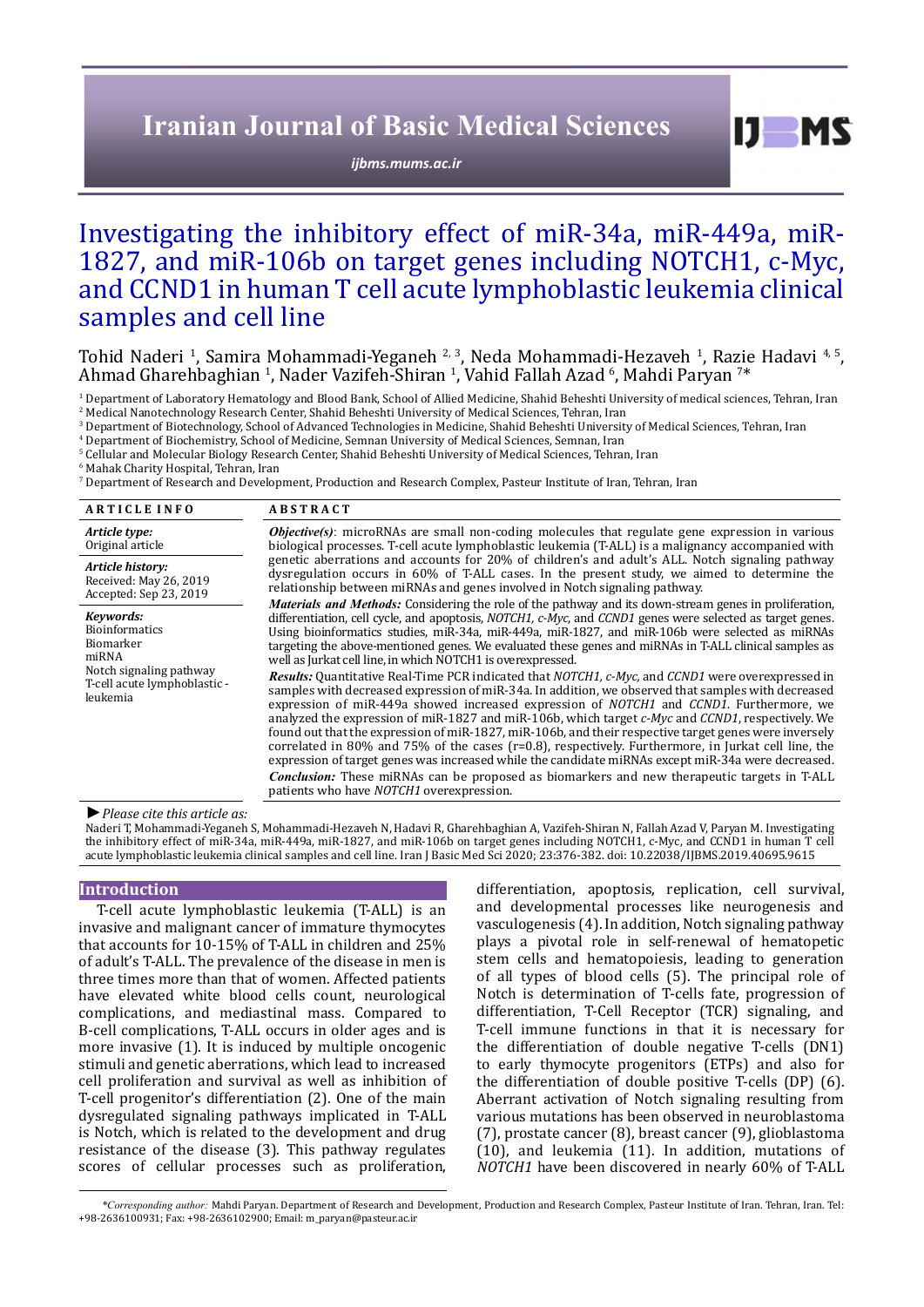patients, which underpins the importance of aberrant activation of *NOTCH1* in leukemogenesis (12).

*MYC* and *CCND1* are two genes in Notch signaling that encode c-Myc and Cyclin-D1, respectively. C-Myc is a transcription factor inhibitor, and by suppressing Cip, Kip, INK4 proteins, and their inhibitory function, results in increased proliferation (13). Cyclin-D1 is the regulator of cyclin-dependent kinases (CDKs) in cell cycle that has a prominent role in the initiation of G1 phase. Therefore, any anomalies in Cyclin-D1 increase the chance of cancer development. Several studies have demonstrated its role in small cell lung cancer (14), bladder cancer (15), pancreas cancer (16), breast cancer, etc. (17).

One of the regulatory molecules of these proteins are microRNAs (miRNAs), which are small non-coding molecules (19-24 nucleotides length) and key regulators of differentiation, proliferation, and survival of the cells (18). These molecules regulate the expression of genes by complementary or semi-complementary binding to their target mRNAs. Based on the region of complementarity in mRNAs, i.e. 3'-untralslated region (3'-UTR), 5'-UTR, or coding sequence (CDS), they can increase or decrease gene expression during translation. However, 3'-UTR is the most usual target region, and miRNA binding to it results in translation inhibition (18, 19). Nonetheless, some miRNAs are oncogenic, and some are tumor suppressors. The function of miRNAs can be affected by deletions, point mutations, epigenetic silencing, and splicing (20).

In addition to specific genetic modifications, DNA methylation, and gene expression patterns, miRNA expression pattern can also elicit informative clinical data for physicians. Since being stable in clinical samples and body fluids such as serum, saliva, and urine, miRNAs can be used as more useful prognostic biomarkers than mRNAs. Their role in various cancers has been proved, and they can be used as prognostic markers and therapeutic targets as well (21).

Today, several methods like microarray, deep sequencing, and bioinformatics algorithms are used to determine the expression profile of miRNAs in various diseases. The aim of the current research was to predict miRNAs targeting NOTCH1, c-Myc, and CCND1 mRNAs using bioinformatics methods and to determine their expression in Jurkat cell line and T-ALL clinical samples.

### **Materials and Methods**

#### *Clinical samples*

Since overexpression of Notch signaling pathway is one of the causes of T-ALL, patients with upregulation of Notch gene that is an indicative of Notch signaling pathway dysregulation were selected in this study. Twenty bonemarrow clinical samples, previously diagnosed as T-ALL were received from Payvand Laboratory (Tehran, Iran) in which 12 samples had been diagnosed with increased expression of *NOTCH1*. Seventeen clinical samples were also obtained from Transplantation Laboratory (Cell bank of Mahak hospitals, Tehran, Iran). These samples were analyzed for *NOTCH1* expression level, and finally 8 of 17 were approved to be *NOTCH1* overexpressed. Totally, 20 clinical samples with increased expression of *NOTCH1* were used for this study. In addition, 15 peripheral blood samples from healthy volunteers who had normal blood- and cancer-related indices were used

as normal controls. The written informed consents were received from all patients and healthy volunteers. This study was under the supervision of ethics committee of Shahid Beheshti University of Medical Sciences (Ethics code: IR.SBMU.RETECH.REC.1396.1311)

### *Cell culture*

Jurkat cell line (T-ALL cell line, CRL-1900) was used since it shows an increased expression of *NOTCH1*. The cell line was obtained from cell bank of Stem Cell Technology Research Center (Tehran, Iran). Frozen Jurkat cell line were thawed and cultured in RPMI 1640 containing 100 mg/ml penicillin/streptomycin (Dana pharmaceuticals, Tabriz, Iran) and 10% fetal bovine serum (FBS) and were incubated in an humidified atmosphere at 37 °C with 5 percent  $\text{CO}_2$ .

### *Gene selection and Bioinformatics prediction of targeting miRNAs*

After thorough review of T-ALL and Notch signaling pathway and related research articles, *NOTCH1*, *c-Myc*, and *CCND1* were selected as key genes in T-ALL.

miRNAs targeting these genes were predicted using different programs and databases such as TargetScan, PicTar, MiRanda, DIANA microT CDS, miRBase, and mirWalk. Researchers can find a list of targeting miRNAs for a given gene by applying these databanks and software. miRNAs are predicted based on criteria such as species, tissue, target gene sequence, strength and type of binding to seed region, nature of miRNA: mRNA binding, etc. TargetScan as the most powerful prediction program was used for final confirmation of the selected miRNAs. After analyzing the results, miR-34a and miR-449a were selected that target all three target genes. Furthermore, miR-1827 and miR-106b that target c-Myc and CCND1 mRNAs respectively were selected due to high miRNA: mRNA attachment scores.

#### *Primer design for the genes and miRNAs*

The sequences of the genes were retrieved from NCBI [\(https://www.ncbi.nlm.nih.gov/gene/\)](https://www.ncbi.nlm.nih.gov/gene/). AlleleID7 software was used for designing primers for exon junctions. In case of existence of mRNA variants, all transcripts were aligned using MEGA6 software, and then primers were designed for conserved sequences. Finally, the primers were analyzed using NCBI BLAST.

Since miRNAs are short sequences, their amplification with regular primers is not practical. To overcome this obstacle, stem-loop structures were designed for miRNA cDNA synthesis based on a previously published article (22-24). The sequences of primers are presented in Tables 1 and 2.

#### *RNA extraction and cDNA synthesis*

Total RNA was extracted using RNX®-Plus (Cinnagen, Tehran, Iran) according to the manufacturer's instruction. The quantity of the RNA was determined and then it was divided in half for mRNA and miRNA expression analysis. Using the pooled sample of 15 healthy samples, the quality and quantity of the extracted RNA were evaluated. Considering the problems of obtaining normal lymphoblast-containing bone marrow samples, peripheral blood mononuclear cells (MNCs), which are mostly T lymphocytes, were used as controls (25).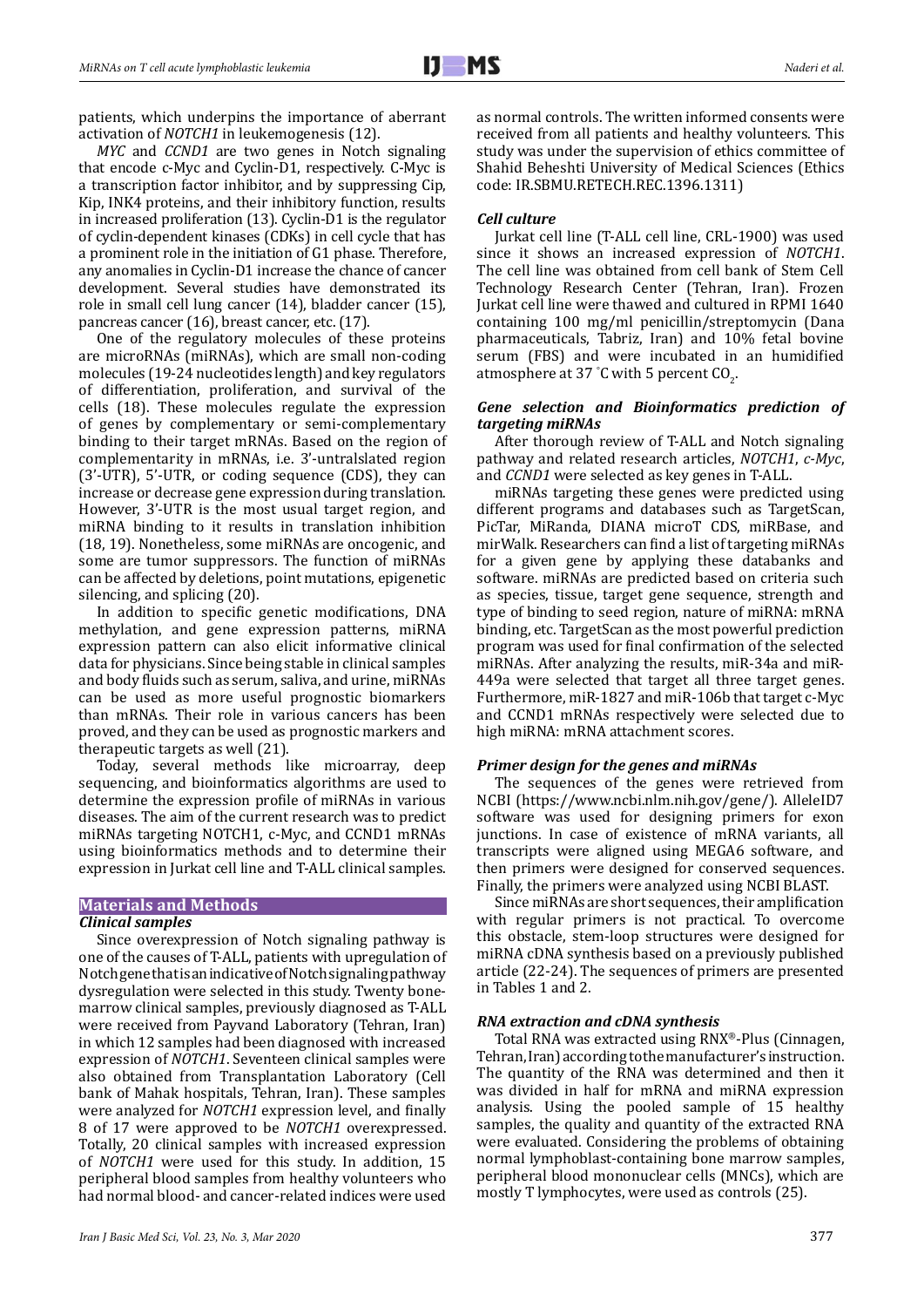#### **Table 1.** The sequence of primers used for the analysis of the genes expression

| Gene name          | Forward primer        | Reverse primer            |  |  |  |
|--------------------|-----------------------|---------------------------|--|--|--|
| Beta Actin         | CTTCCTTCCTGGGCATG     | <b>GTCTTTGCGGATGTCCAC</b> |  |  |  |
| NOTCH <sub>1</sub> | CTGGTCAGGGAAATCGTG    | TGGGCAGTGGCAGATGTAG       |  |  |  |
| c-MYC              | GCGACTCTGAGGAGGAAC    | CTGCGTAGTTGTGCTGATG       |  |  |  |
| CCND <sub>1</sub>  | ATCTACACCGACAACTCCATC | TGTTCTCCTCCGCCTCTG        |  |  |  |

**Table 2.** The sequence of Reverse-Transcription (RT)-stem-loop primers and sense primers for miRNA Real-time PCR

| 5' GGT CGT ATG CAG AGC AGG GTC CGA GGT ATC CAT CGC ACG CAT CGC ACT GCA T. |
|---------------------------------------------------------------------------|
|                                                                           |
|                                                                           |
|                                                                           |
|                                                                           |
|                                                                           |
|                                                                           |
|                                                                           |
|                                                                           |
|                                                                           |
|                                                                           |
|                                                                           |
|                                                                           |
|                                                                           |
|                                                                           |

cDNA synthesis for target genes was performed using RevertAid® First Strand cDNA Synthesis Kit (Themoscientific, USA, Cat. No. K1622) and random hexamers. For miRNA cDNA synthesis, stem-loop primers were used as previously described (24).

### *Quantitative Real-Time PCR (RT-qPCR)*

Relative RT-qPCR was performed in StepOne™ instrument (ABI, USA). The reactions included 10 µl RealQ Plus 2X master mix Green (Amplicon, Denmark), 0.4  $\mu$ M each primer, 0.4  $\mu$ l 50X ROX dye, 2  $\mu$ l cDNA, and 6.8  $\mu$ l distilled water in a final volume of 20  $\mu$ l. After 40 cycles, a melt curve analysis was performed. After performing Real-Time PCR, threshold cycles were determined and 2-∆∆CT method was used to analyze the final results. All tests were performed in duplicates. *β-actin* and *SNORD47* were used as housekeeping genes for mRNAs and miRNAs expressions, respectively.

## *Statistical analysis*

The data were analyzed using SPSS statistical software package (version 22). All the results were expressed as mean±Standard error. For all of the analyses, a two-sided *P*-value of less than 0.05 was considered statistically significant. The efficiency of Real-Time PCR reactions were determined in LinReg and entered in REST® 2009 software for final analyses.

# 378

## *Bioinformatics predictions*

**Results**

Using TargetScan, PicTar, Miranda, DIANA microT CDS, miRBase, and miRWalk databases, miRNAs targeting *NOTCH1*, *c-Myc*, and *CCND1* mRNAs were determined. The results were sorted in MS Excel application. Then, among 2000 predicted miRNAs, those that were predicted in at least three of the databases and targeting all three genes were selected, which included miR-34a and miR-449a. miR-1827 and miR-106b were also considered for further studies since they had high miRNA: mRNA attachment energy (Table 3).

## *Target mRNAs and targeting miRNAs gene expression in Jurkat cell line*

RT-qPCR results showed that all three genes were up-regulated in the cell line. In addition, miR-449a, miR-106b, and miR-1827 were down-regulated, while miR-34a was slightly up-regulated. These results confirmed our hypothesis of inverse correlation between the miRNAs and the mRNAs' expression save miR-34a (Figures 1 and 2).

## *Target mRNAs and targeting miRNAs gene expression in clinical samples*

The expression of *NOTCH1* and *c-Myc* showed increase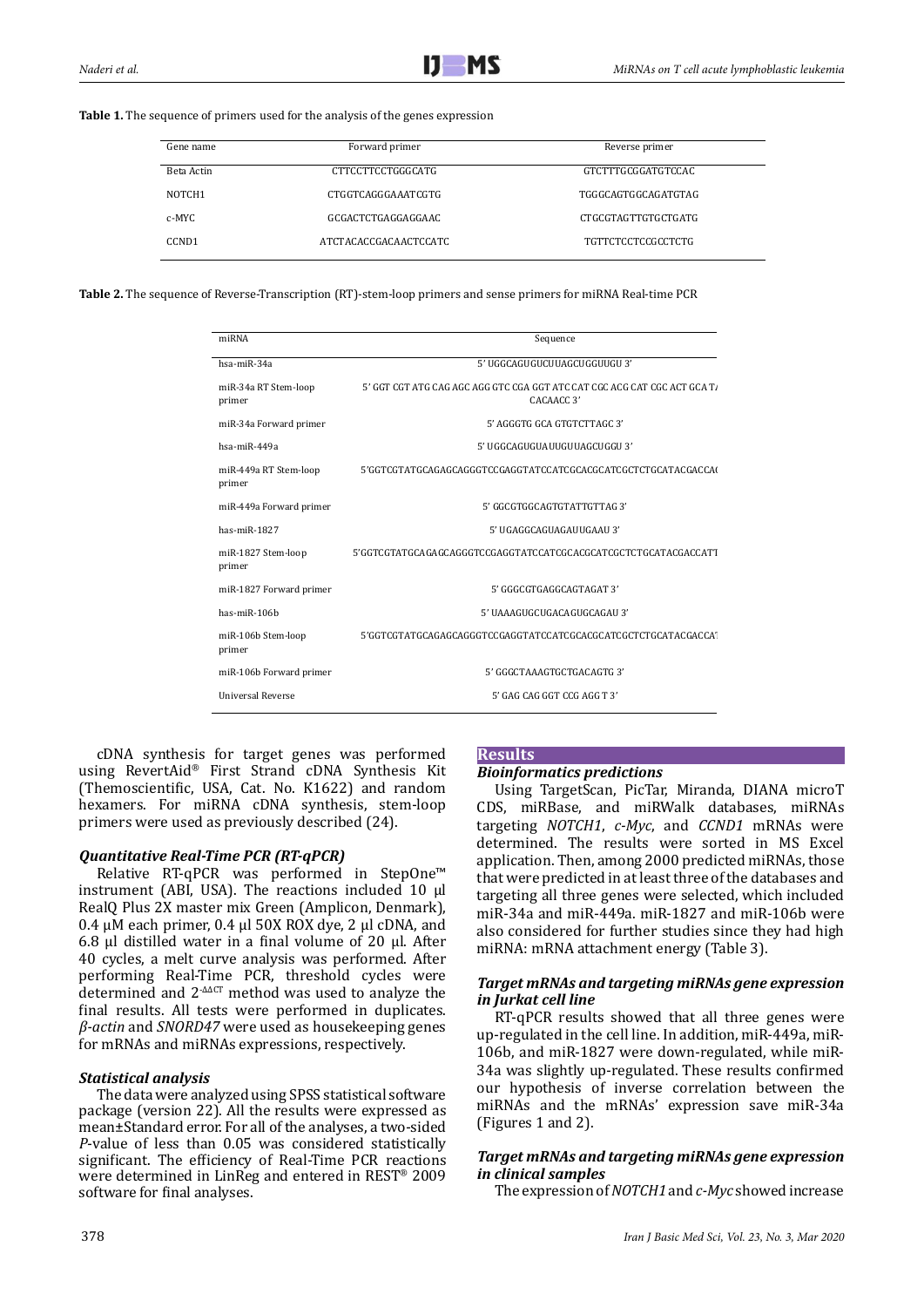| microRNA       | Gene name | <b>DIANA</b><br>microT | <b>DIANA</b><br>CDS | MiR<br>anda | MirWalk | MirWalk<br>validate | Targetscan | PicTar | <b>SUM</b> |
|----------------|-----------|------------------------|---------------------|-------------|---------|---------------------|------------|--------|------------|
| $miR-34a$      | Notch-1   |                        | $+$                 | $+$         |         | $^{+}$              | $\ddot{}$  | $+$    | 5          |
|                | c-Myc     |                        |                     | $+$         |         | $\ddot{}$           | $\ddot{}$  | $+$    | 4          |
|                | CCND1     |                        |                     | $+$         |         | $\ddot{}$           |            | $+$    | 3          |
| miR-449 a      | Notch-1   |                        | $^{+}$              | $^{+}$      |         | $+$                 | $\ddot{}$  |        | 4          |
|                | c-Myc     |                        |                     | $+$         |         |                     |            |        |            |
|                | CCND1     |                        |                     | $+$         |         | $\ddot{}$           |            |        | 2          |
| miR-1827       | c-Myc     | $^{+}$                 | $^{+}$              |             | $^{+}$  |                     | $\ddot{}$  |        | 4          |
| $m$ i $R-106b$ | CCND1     | $^{+}$                 | $+$                 | $^{+}$      |         | $+$                 | $\ddot{}$  | $^{+}$ | 6          |



miRNA expression in Jurkat cell line



Figure 1. Expression level of Notch1, c-Myc, and CCND1 mRNAs in Jurkat cells

in all twenty clinical samples compared to the normal samples. Furthermore, *CCND1* was up-regulated in 80% of samples. On the other hand, miR-34a and -449a, miR-106b, and miR-1827 were down-regulated in 100%, 95%, and 80% of cases, respectively. These results indicate that most samples with increased expression of the genes had decreased expression of the miRNAs (Figures 3 and 4).

Using Spearman Correlation test, the correlation coefficient for the miRNAs and their target genes was



**Figure 3.** Expression pattern of the miRNAs in T-cell acute lymphoblastic leukemia (T-ALL) clinical samples

**Figure 2.** Expression level of miR-449a, miR-106b, miR-1827, and miR-34a in Jurkat cells

shown to be negative, i.e. they are inversely correlated. Correlation coefficient for miR-34a-Notch1, miR-34ac-Myc, and miR-34a-CCND1 was determined to be -1, -1, and -0.8, respectively (*P*-value< 0.05). In addition, correlation coefficient for miR-449a-Notch1 and miR-449a-CCND1 was determined to be -1 and -0.8, respectively (*P*-value< 0.05). We also detected this correlation factor to be -0.8 and -0.75 for miR-1827-cmyc and miR-106b-CCND1, respectively (*P*-value= 0.05).

Genes expression in clinical samples



**Figure 4.** Expression pattern of the genes in T-cell acute lymphoblastic leukemia (T-ALL) clinical samples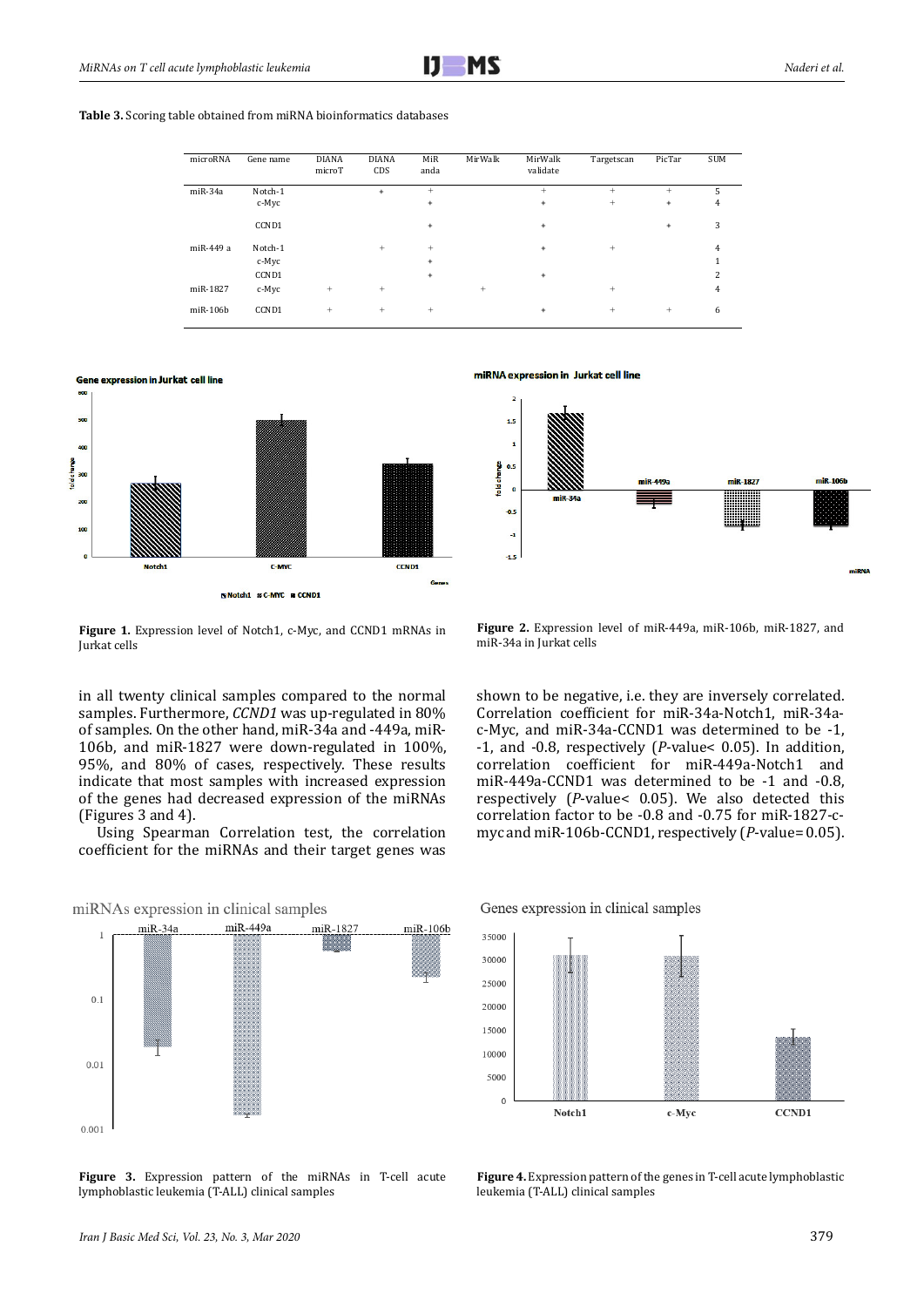### **Discussion**

T-ALL is a malignancy of immature T lymphocytes and its prognosis is worse than that of B-ALL. In addition, another concern is its drug resistance and poor drug response. In fact, the only treatment strategy for patients diagnosed with T-ALL is chemotherapy, and there is no need to mention its complications and side effects. Therefore, using advanced diagnostic and monitoring approaches are the most important challenges ahead (26-28). One of such advanced methods that has recently drawn scientists' attention is miRNAs, which are small non-coding molecules that can regulate gene expression and play an important role in various diseases such as cancers. The first evidence emphasizing on their role in cancer was documented in 2002 and showed that miRNA genes located at fragile and deleted segments of cancer genes. It was postulated that these deletions have a principal role in cancer pathogenesis (29). Later, other studies indicated that miRNAs have a pivotal role in diseases other than cancer like viral infections, cardiovascular diseases, and inflammation (30). Hence, using these biomolecules as biomarkers and therapeutic targets can be a potent tool in disease treatment.

The role of miRNAs in T-ALL etiology and pathogenesis has been gradually proved. In 2011, Mavrakis and colleagues studied 50 clinical samples and 18 T-ALL cell lines and found out that miR-20a, miR-92, miR-26a, miR-223, and miR-19b had been increased in T-ALL and subsequently suppressed several tumor suppressor genes including *IKAROS*, *PTEN*, *BIM*, *PHF6*, *NF1*, and *FBXW7*. These miRNAs were able to induce leukemia in mice within 75 days (31). On the other hand, Lv *et al*. in 2012 showed that miR-142-3p was a biomarker and therapeutic target for T-ALL (32).

Notch signaling is a vital pathway in T-ALL, and mutations in the pathway's genes have been determined in 60% of the cases. To evaluate the relationship between this pathway and miRNAs, Gusscott *et al*. inhibited the pathway using Gamma secretase and found that the expression of miR-223 increased. In another word, activation of Notch pathway suppresses miR-223 (33). Li and colleagues also studied the relationship between miR-451, miR-709, and *MYC* as a down-stream gene in Notch pathway. They concluded that these miRNAs directly suppressed *MYC* and were oncogene suppressors in a mouse model of T-ALL. Their results indicated that repression of these tumor suppressor miRNAs is necessary to induce T-ALL (34).

In the present study, we tried to assess the expression of miR-34a, miR-1827, miR-449a, and miR-106b, which were selected by bioinformatics approaches, and three principal genes of Notch signaling pathway, i.e. *NOTCH1*, *c-Myc*, and *CCND1*, in a T-ALL cell line and clinical samples.

Bioinformatics approaches are less costly and more available than other methods. In addition, they can effectively reveal various aspects of miRNA biology. These tools contain a wide spectrum of data related to miRNA genes and their predicted targets that have key roles in their function. These databases and algorithms can predict miRNA targets based on the sequence of target 3'-UTRs or the possibility of binding to seed regions (35). Nonetheless, they have some limitations including false positive results. However, it can be

overcome by simultaneous use of several algorithms.

Based on our results, *NOTCH1*, *c-Myc*, and *CCND1* were overexpressed in most of the clinical samples as well as Jurkat cell line.

Since it was previously confirmed that *NOTCH1* was up-regulated in T-ALL samples, and *c-Myc* is an important down-stream target of Notch signaling, these results were not surprising.

*NOTCH1*, as the main gene and promoting factor of the pathway, affects several down-stream genes such as *c-Myc*, which has a role in cell growth and proliferation, cell survival, angiogenesis, stem cell self-renewal, cell metabolism, and drug resistance. In addition, it is implicated in induction of T-ALL development, lymphomas, ovarian cancer, and so on (36-38). *CCND1*, encoding Cyclin-D1, plays a part in cell cycle and induction of G1 phase and progression of S-phase. Any dysregulation in expression of this gene results in an increased risk for cancer development (17). In the present study, 100% increase observed in *NOTCH1* and *c-Myc* expressions in clinical samples shows their pivotal role in Notch signaling and the effect of their dysregulation in T-ALL progression. Since *CCND1* increased in 80% of the cases, it seems that its expression is also affected by other miRNAs and regulatory genes.

Expression analysis of the selected miRNAs showed that they were up-regulated in the clinical samples. miR-34a and -449a were down-regulated in 100% of cases, while miR-106b and miR-1827 showed decline in 95% and 80% of samples, respectively. Results less than 100% seem to originate from bioinformatics prediction errors, which can be minimized using several algorithms simultaneously.

In Jurkat cells, miRNAs were down-regulated except for miR-34a. It can be concluded that the behavior, gene and miRNA expression of cell lines can change with repeated passages *in vitro*.

 Considering the expression of the genes and the miRNAs in clinical samples, we observed an obvious inverse correlation between *NOTCH1*/miR-34a, *c-Myc*/ miR34a, *CCND1*/miR-34a (in 100%, 100%, and 80% of cases, respectively), miR-449a/ *NOTCH1*, miR-499a/ *CCND1* (in 100% and 80% of the cases, respectively), miR-1827/*c-Myc*, and miR-106b/*CCND1* (in 80% and 75% of the cases, respectively) (*P* -values≤ 0.05). This phenomenon demonstrates tumor suppressive role of the selected miRNAs in T-ALL.

Tumor suppressive role of miR-34a was first discovered during a study on *c-Myc*, *LDHA*, and *SIRT1* oncogenes. In addition, in several researches, its tumor suppressive role on *NOTCH1* (apoptosis induction and proliferation inhibition) and *c-Myc/CCND1* (G1 arrest) has been reported (39-41). In other studies, *NOTCH1* was reported to be the direct target of miR-449a. It is also confirmed that miR-449a is a tumor suppressor in neuroblastoma, myeloid leukemia, celiac disease, and gastric cancer (42-44). MiR-1827 is also reported to be a tumor suppressor by regulating P53 (45) and miR-106b, and is a potent biomarker for gastric cancer, hepatocellular carcinoma, chronic hepatic disease, and cutaneous melanoma (46, 47).

All these studies along with the present research confirm the tumor suppressive role of most of the selected miRNAs; however, more investigation in a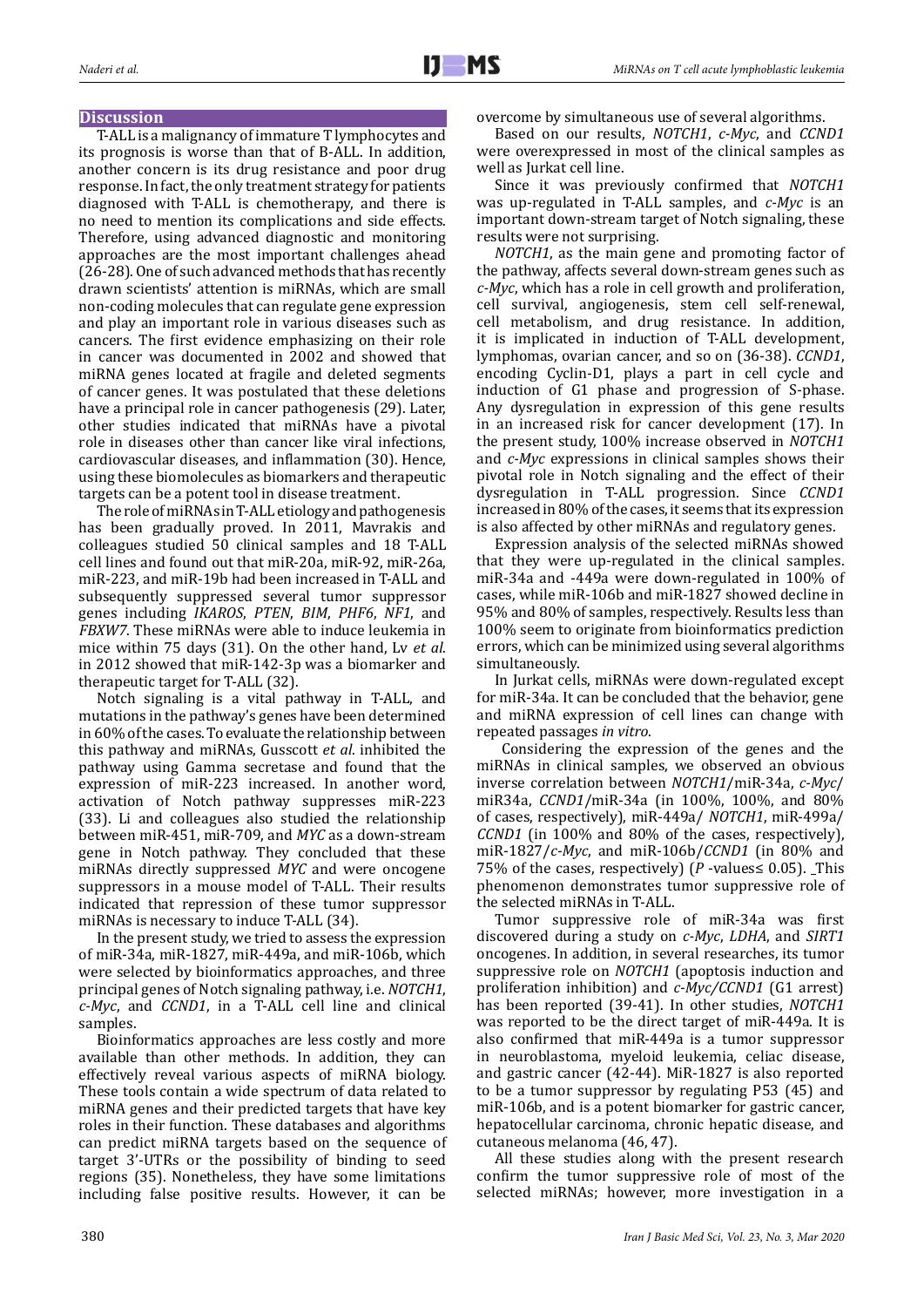larger sample size is required. Finally, considering all limitation of this study, we propose that these miRNAs can be considered as targets and biomarkers for future diagnostic and therapeutic approaches.

All these studies along with the present research confirm the tumor suppressive role of most of the selected miRNAs; however, more investigation in a larger sample size is required. Finally, considering all limitation of this study, we propose that these miRNAs can be considered as targets and biomarkers for future diagnostic and therapeutic approaches.

#### **Conclusion**

In the present study, considering the role of Notch signaling pathway and miRNAs in T-ALL, we aimed to evaluate the most specific genes of Notch pathway and their specific targeting miRNAs. By analyzing data obtained from bioinformatics methods and databases, an inverse correlation between NOTCH1, c-Myc, and CCND1 and their targeting miRNAs was considered to be tested in T-ALL clinical samples. By statistically comparing the expression results and finding reverse correlation between the expression of the genes and target miRNAs, it seems they can be used as effective biomarkers for diagnosis and as therapeutic targets after implementing necessary measures.

#### **Acknowledgment**

The results described in this paper were part of Tohid Naderi's thesis in Shahid Beheshti University of Medical Sciences. This project was funded by Shahid Beheshti University of Medical Sciences. The authors appreciate Pasteur Institute of Iran, Tehran, Iran, and also Cellular and Molecular Biology Research center, Shahid Beheshti University of Medical Sciences, Tehran, Iran for providing technical support.

#### **Conflict of Interest**

The authors declare that there are no conflicts of interest.

## **References**

1. Wang Z, Li Y, Ahmad A, Azmi AS, Banerjee S, Kong D, et al. Targeting Notch signaling pathway to overcome drug resistance for cancer therapy. Biochim Biophys Acta Rev Cancer. 2010;1806:258-267.

2. Sarmento L, Póvoa V, Nascimento R, Real G, Antunes I, Martins L, et al. CHK1 overexpression in T-cell acute lymphoblastic leukemia is essential for proliferation and survival by preventing excessive replication stress. Oncogene. 2015;34:2978-2990.

3. Lobry C, Oh P, Mansour MR, Look AT, Aifantis I. Notch signaling: switching an oncogene to a tumor suppressor. Blood. 2014;123:2451-2459.

4. Hasserjian R, Aster J, Davi F, Weinberg D, Sklar J. Modulated expression of notch1 during thymocyte development. Blood. 1996;88:970-976.

5. Liu J, Sato C, Cerletti M, Wagers A. Chapter twelve-notch signaling in the regulation of stem cell self-renewal and differentiation. Curr Top Dev Biol. 2010;92:367-409.

6. Deftos ML, He Y-W, Ojala EW, Bevan MJ. Correlating notch signaling with thymocyte maturation. Immunity. 1998;9:777- 786.

7. van Limpt V, Chan A, Caron H, Sluis PV, Boon K, Hermus MC, *et al*. SAGE analysis of neuroblastoma reveals a high expression of the human homologue of the Drosophila Delta gene. Med Pediatr Oncol. 2000;35:554-558.

8. Su Q, Xin L. Notch signaling in prostate cancer: refining a therapeutic opportunity. Histol Histopathol. 2016;31:149-157. 9. Stylianou S, Clarke RB, Brennan K. Aberrant activation of notch signaling in human breast cancer. Cancer Res. 2006;66:1517-1525.

10. Stockhausen MT, Kristoffersen K, Poulsen HS. The functional role of Notch signaling in human gliomas. Neuro Oncol. 2010;12:199-211.

11. Ye Q, Jiang J, Zhan G, Yan W, Huang L, Hu Y, *et al*. Small molecule activation of NOTCH signaling inhibits acute myeloid leukemia. Sci Rep. 2016;6:26510.

12. Malecki MJ, Sanchez-Irizarry C, Mitchell JL, Histen G, Xu ML, Aster JC, *et al*. Leukemia-associated mutations within the NOTCH1 heterodimerization domain fall into at least two distinct mechanistic classes. Mol Cell Biol. 2006;26:4642- 4651.

13. Joshi I, Minter LM, Telfer J, Demarest RM, Capobianco AJ, Aster JC, *et al*. Notch signaling mediates G 1/S cell-cycle progression in T cells via cyclin D3 and its dependent kinases. Blood. 2009;113:1689-1698.

14. Gautschi O, Ratschiller D, Gugger M, Betticher DC, Heighway J. Cyclin D1 in non-small cell lung cancer: a key driver of malignant transformation. Lung cancer. 2007;55:1-14.

15. Yang CC, Chu KC, Chen HY, Chen WC. Expression of p16 and cyclin D1 in bladder cancer and correlation in cancer progression. Urol Int. 2002;69:190-194.

16. Bachmann K, Neumann A, Hinsch A, Nentwich MF, El Gammal AT, Vashist Y, *et al*. Cyclin D1 is a strong prognostic factor for survival in pancreatic cancer: analysis of CD G870A polymorphism, FISH and immunohistochemistry. J Surg Oncol. 2015;111:316-323.

17. Cohen B, Shimizu M, Izrailit J, Ng NF, Buchman Y, Pan JG, *et al*. Cyclin D1 is a direct target of JAG1-mediated Notch signaling in breast cancer. Breast Cancer Res Treat. 2010;123:113-124. 18. Ghildiyal M, Zamore PD. Small silencing RNAs: an expanding universe. Nat Rev Genet. 2009;10:94-108.

19. Winter J, Jung S, Keller S, Gregory RI, Diederichs S. Many roads to maturity: microRNA biogenesis pathways and their regulation. Nat Cell Biol. 2009;11:228-234.

20. Wang W, Luo Y-p. MicroRNAs in breast cancer: oncogene and tumor suppressors with clinical potential. J Zhejiang Univ Sci B. 2015;16:18-31.

21. Abba ML, Patil N, Leupold JH, Moniuszko M, Utikal J, Niklinski J, *et al*. MicroRNAs as novel targets and tools in cancer therapy. Cancer lett. 2017;387:84-94.

22. Karami F, Mohammadi-Yeganeh S, Abedi N, Koochaki A, Kia V, Paryan M. Bioinformatics Prediction and In Vitro Analysis Revealed That miR-17 Targets Cyclin D1 mRNA in Triple Negative Breast Cancer Cells. Chem Biol Drug Des. 2016;87:317-320.

23. Mohammadi-Yeganeh S, Mansouri A, Paryan M. Targeting of miR9/NOTCH1 interaction reduces metastatic behavior in triple-negative breast cancer. Chem Biol Drug Des. 2015;86:1185-1191.

24. Mohammadi-Yeganeh S, Paryan M, Samiee SM, Soleimani M, Arefian E, Azadmanesh K, *et al*. Development of a robust, low cost stem-loop real-time quantification PCR technique for miRNA expression analysis. Mol Biol Rep. 2013;40:3665-3674. 25. Paryan M, Mohammadi-Yeganeh S, Samiee SM, Soleimani M, Arefian E, Azadmanesh K, *et al*. Investigation of deregulated genes of Notch signaling pathway in human T cell acute lymphoblastic leukemia cell lines and clinical samples. Mol Biol Rep. 2013;40:5531-5540.

26. Li X, von Boehmer H. Notch signaling in T-cell development and T-ALL. ISRN Hematol. 2011;2011.

27. Xu Y, Yang J, Li X. MicroRNA-25 promotes T-cell acute lymphoblastic leukemia cell proliferation and invasion by directly targeting EphA8. IJCEP. 2016;9:5292-5298.